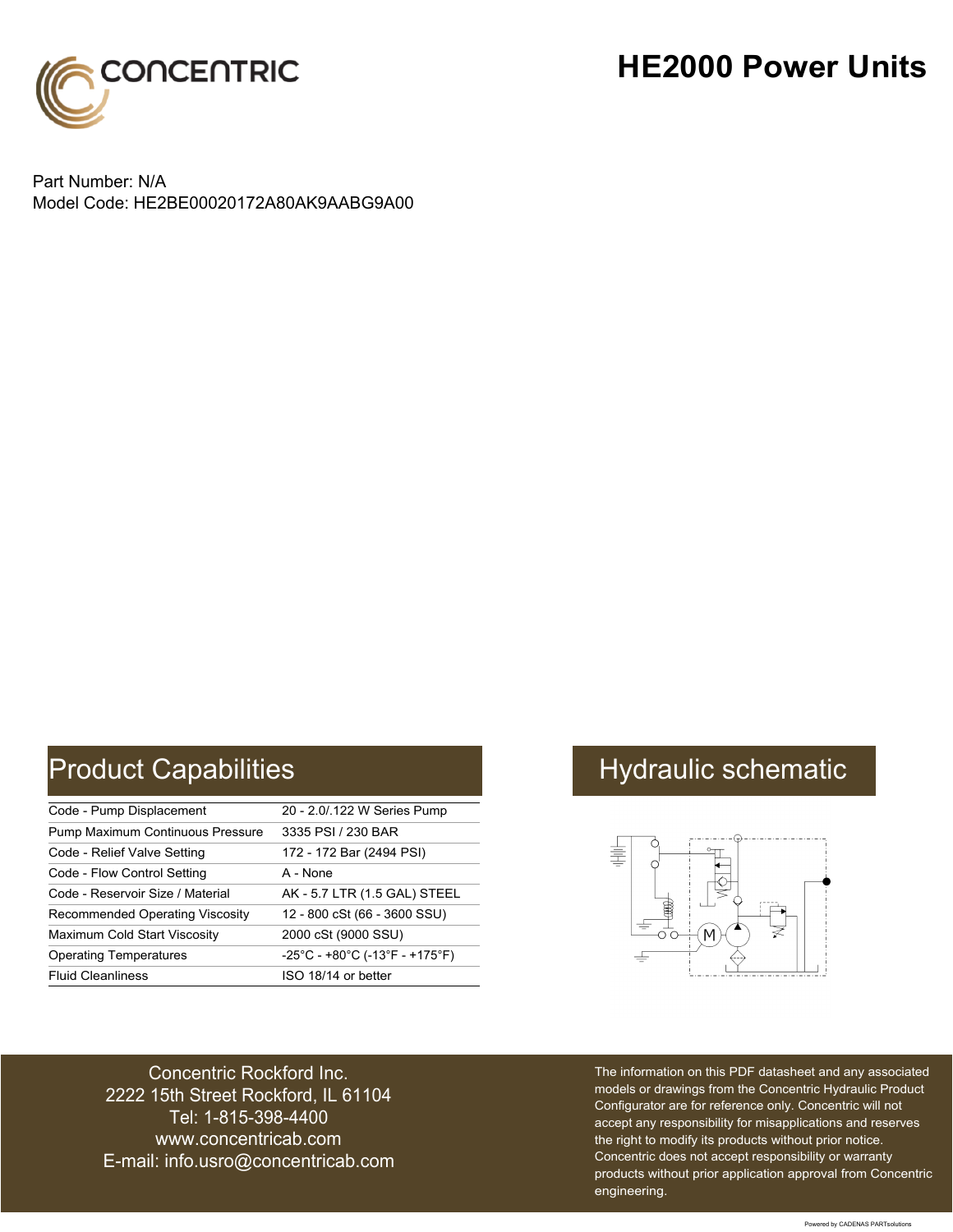## **HE2000 Power Units**



### **Motor Performance Assembly Kit List**



S2 and S3 CURVES 12 VDC, 1 TERMINAL, SERIES WOUND MOTOR



These are performance curves for your power unit. You can use these curves to determine the amp draw and performances as well as run time restrictions.

For these charts, start on the horizontal axis and go up to find you parameters. THE S2/S3 % for DC motors are measured in minutes and % of a 5 minute duty cycle respectively.

HE2000 power units can easily be assembled from kits in our 130 standard capabilities program.

These kits can be purchased through your local distributor and assembled. Below is a list of the kits and quantities required for your power unit.

| <b>Kit Description</b>   | <b>Kit Number</b> | Qty.         |
|--------------------------|-------------------|--------------|
| Adapter Kit              | #1303649          | $\mathbf{1}$ |
| Port Plug Kit            |                   |              |
| AC Motor Adapter Kit     |                   |              |
| Valve Kit                | #1300192          | $\mathbf{1}$ |
| Solenoid Coil Kit        |                   |              |
| Manifold Kit             |                   |              |
| Cavity Plug Kit          |                   |              |
| P.O. Check Kit           |                   |              |
| Riser Block Kit          |                   |              |
| <b>Bolts Kit</b>         |                   |              |
| Pump Type Kit            | #1303438          | 1            |
| Relief Valve Setting Kit | #1303661          | $\mathbf{1}$ |
| Flow Control Valve Kit   |                   |              |
| Motor Kit                | #1300027          | $\mathbf{1}$ |
| Reservoir Kit            | #1300905          | $\mathbf{1}$ |
| <b>Start Switch Kit</b>  |                   |              |
| Tube Kits Kit            | #1300874          | $\mathbf{1}$ |

Concentric Rockford Inc. 2222 15th Street Rockford, IL 61104 Tel: 1-815-398-4400 [www.concentricab.com](www.concentrichydraulics.com) E-mail: [info.usro@concentrica](mailto://info.usro@concentricab.com)b.com The information on this PDF datasheet and any associated models or drawings from the Concentric Hydraulic Product Configurator are for reference only. Concentric will not accept any responsibility for misapplications and reserves the right to modify its products without prior notice. Concentric does not accept responsibility or warranty products without prior application approval from Concentric engineering.